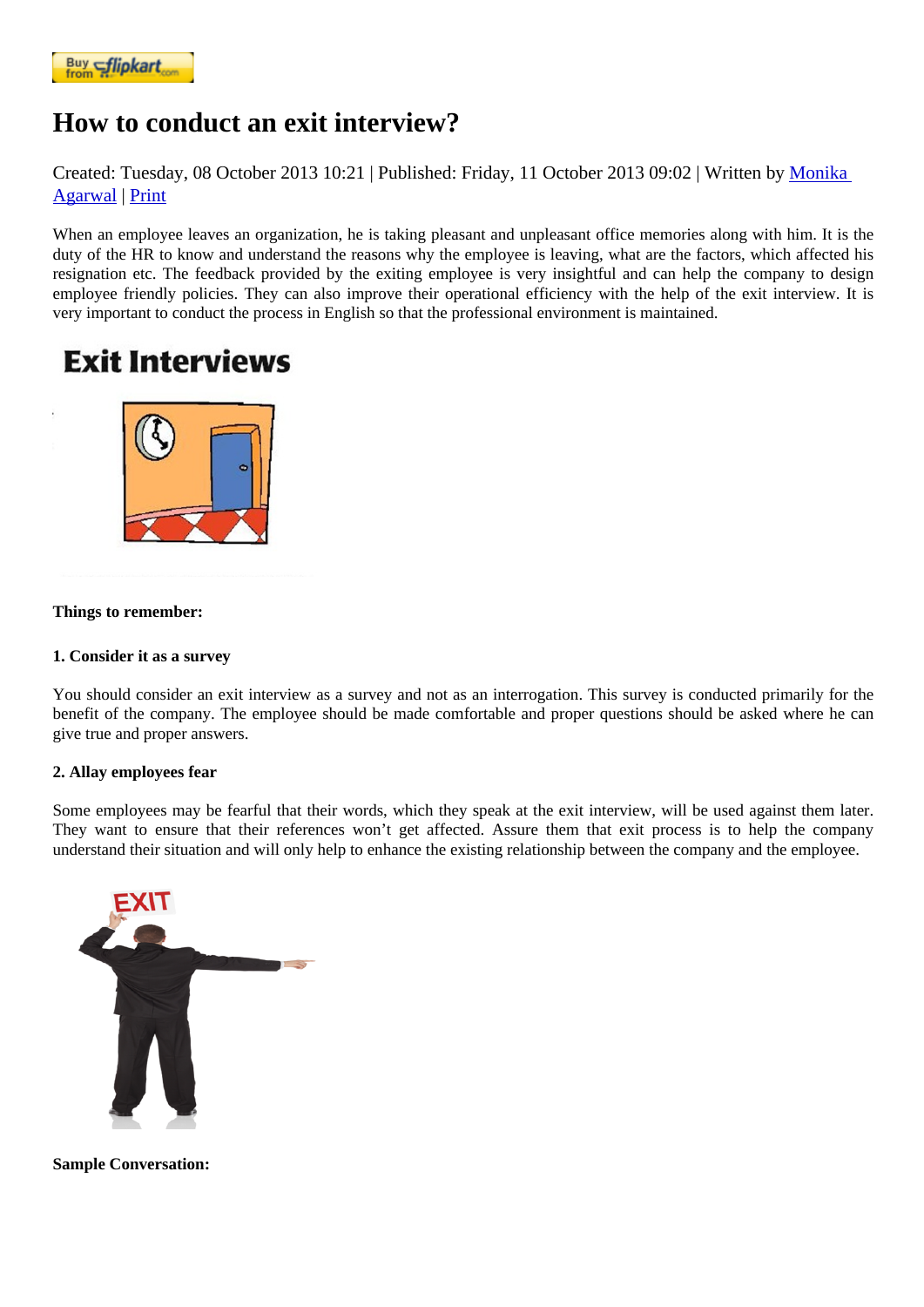**You:** Hello Rajat, how are you?

**Rajat**: I am fine thanks.

You: You know what this interview is for right?

**Rajat:** yeah. However, I am a bit uncomfortable with it.

**You:** Why?

**Rajat:** I am afraid that what I say here will be used against me. I don't want to jeopardize my future career.

You: Who told you that? This is an exit interview and not an interrogation. The purpose is to make the company policies better through your feedback. Now may I ask you some questions?

**Rajat**: Okay.

You: Why are you leaving our company?

**Rajat:** It's because of the pay package. It's doesn't commensurate my experience and my level of expertise. The company environment is good enough, but it was not possible for me to continue at my current salary package level.

You: So, if we increase your salary, will you stay?

**Rajat:** I will think about it, but probably I will look for a change.

You: Okay. What did you like most in our organization?

**Rajat**: I like the fact that the work environment is very nice and comfortable. It feels good to work with a cohesive team.

**You:** Okay. And what do you like least in our organization?

**Rajat**: The only thing is that the salary is not appropriate enough.

You: Would you recommend our company for others to join?

**Rajat:** Yessure! Why not? This is a great place for Fresher and mid-level executives. I will definitely advise others to join this company.

**You:** Thank you Rajat, That would be all and all the best for your future endeavors.

**Rajat**: Thank you.